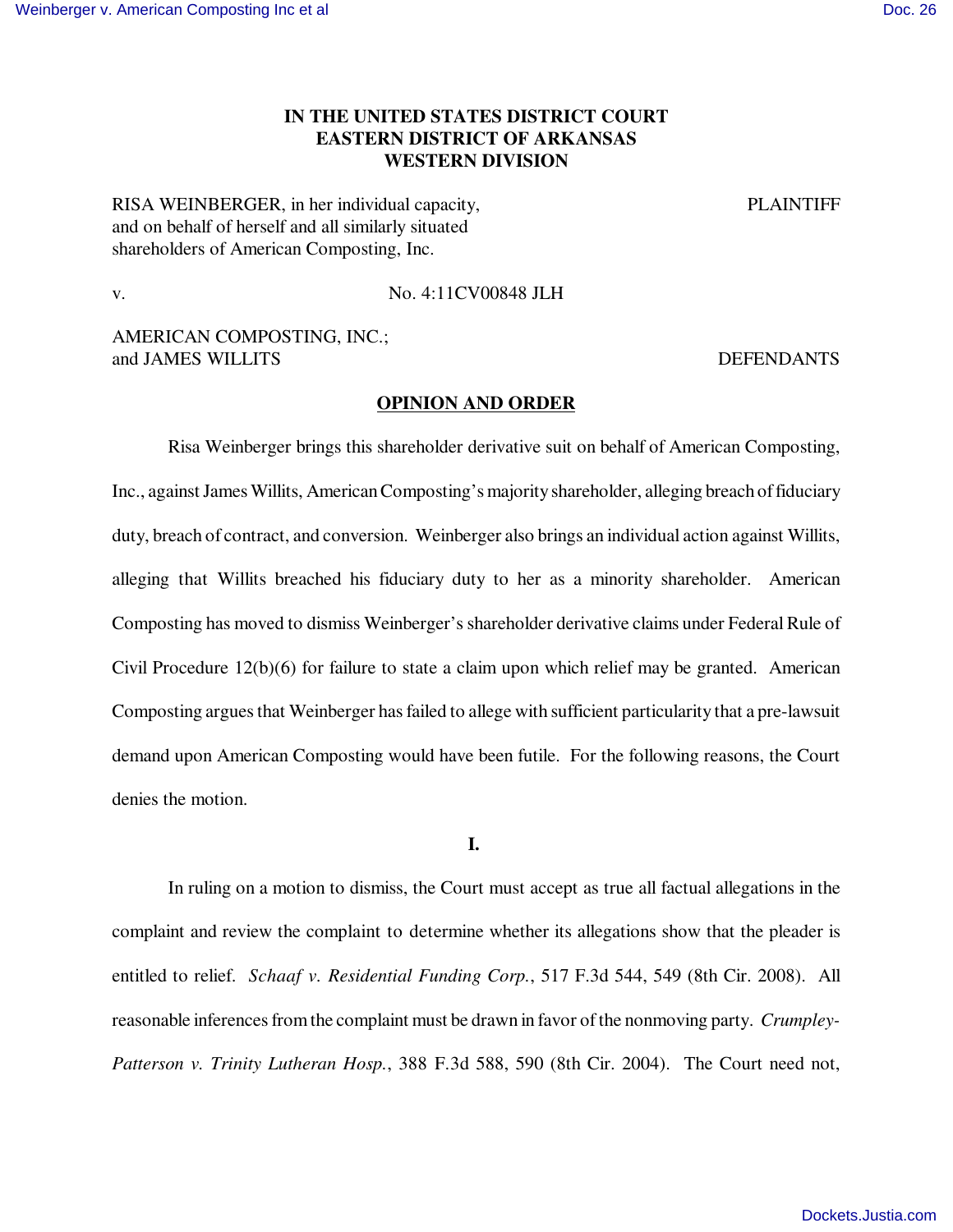however, accept as true legal conclusions, even those stated as though they are factual allegations. *Ashcroft v. Iqbal*, 556 U.S. 662, 129 S. Ct. 1937, 1949-50, 173 L. Ed. 2d 868 (2009).

### **II.**

The following facts are taken from Weinberger's amended complaint and the documents attached or referenced therein. Document #14.<sup>1</sup>

American Composting is a domestic corporation organized under Arkansas law. Practically speaking, American Composting has two shareholders, Willits and Weinberger. Willits owns 51 percent of American Composting's outstanding shares, serves as the company president, and is responsible for all aspects of the company's management and operation. Weinberger owns 24.5 percent of American Composting's outstanding shares and controls another 24.5 percent in her position as the sole trustee for her children. Weinberger has never held any managerial or other position of responsibility or employment with American Composting.

After receiving American Composting's tax returns and other financial documents in 2009 and 2010, Weinberger became concerned that Willits was mismanaging the company and using corporate funds for his personal benefit. Weinberger requested various financial statements and other information from Willits, who did not fully cooperate with the requests. Weinberger then called a special American Composting shareholders' meeting, which was held on July 1, 2010. At and after

<sup>1</sup>The Court, in its discretion, has excluded all information pertaining to events that happened after the filing of Weinberger's original complaint, as the information is not necessary to, and would not alter, its decision. *See McCall v. Scott*, 239 F.3d 808, 815 (6th Cir. 2001) (evaluating demand futility as of the date the first derivative claims were made). *Cf.* 7C Wright, Miller, & Kane, Federal Practice and Procedure: Civil 3d § 1831, 118-19 ("[T]he court has discretion to allow outside materials to be introduced or to hold a hearing on the issue whether the demand on the directors should be excused . . . .").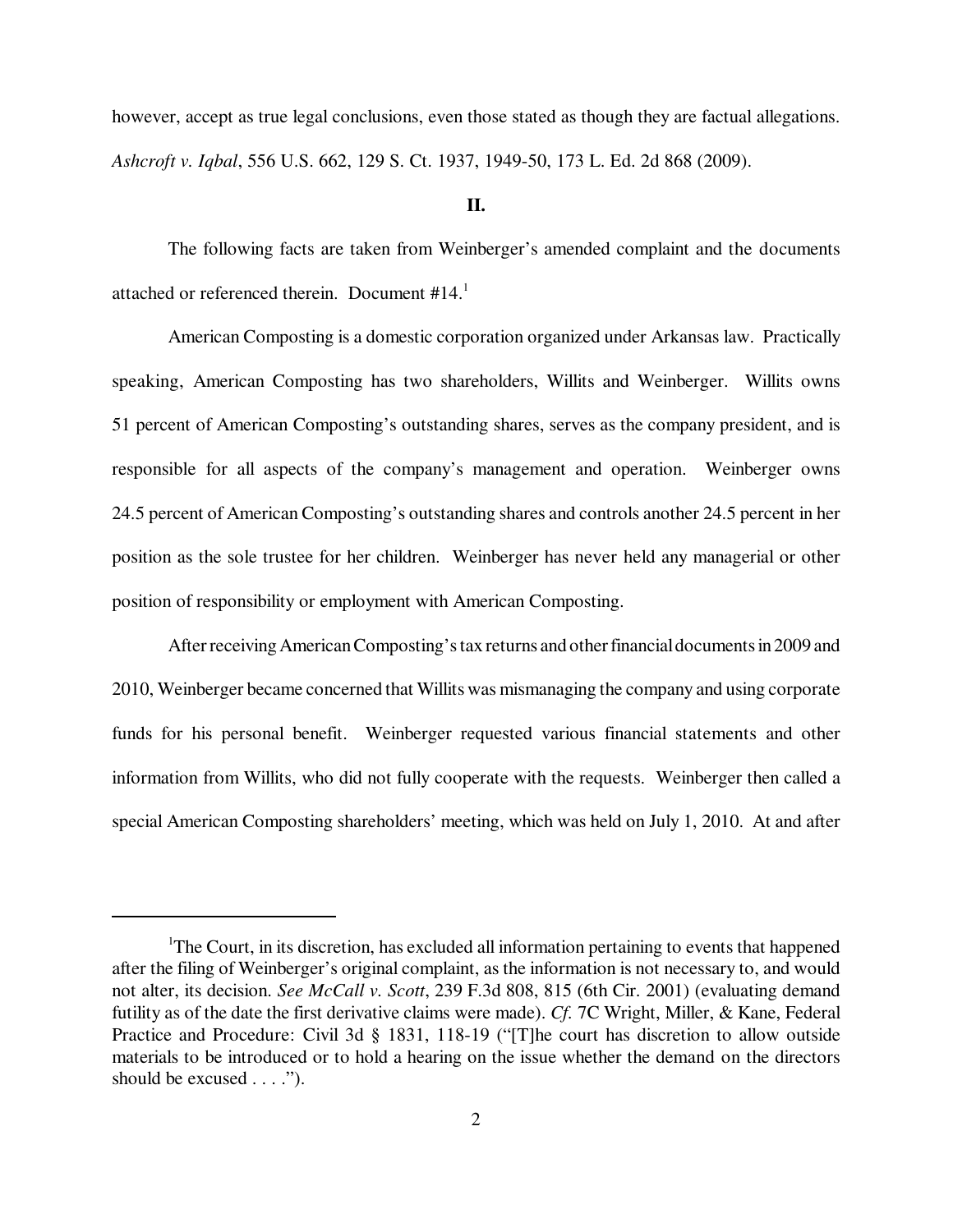the meeting, Weinberger requested that Willits provide certain corporate records. Some, but not all, of the records were provided.

Weinberger submitted the various records that she did obtain to her accountant, who discovered that multiple cash disbursements had been made from American Composting's corporate bank accounts for Willits' benefit. The disbursements included payments to Willits' ex-wife totaling \$283,068.48, and payments to the law firm that represented Willits in his divorce totaling \$145,789.26. The documents showed a "Loans to Shareholders" balance that increased from \$21,075 in 2004 to \$444,642.68 by September 9, 2011. The only loan evidenced by a promissory note was a loan in the amount of \$37,000, and Willits was not repaying that loan according to the terms of the note. The records demonstrated that only \$2,500 had been repaid from the loans, and that there were no specific repayment plans or collateral presented in return. Weinberger alleges that these loans are shams and that Willits has used corporate funds for his personal benefit.

On August 30, 2011, Weinberger's counsel sent a letter to Willits' counsel with a draft complaint detailing, among other things, potential shareholder derivative claims. While Willits provided a substantial number of documents in response to the letter, and he cooperated regarding various stock transfers in question, he did not provide any solution or relief as to the alleged misuse of corporate funds. After the letter was received, Willits acknowledged through his counsel that the corporate funds had been used for his divorce-related issues and stated that he intended to present a repayment plan to American Composting's board of directors.

Around November 4, 2011, Weinberger received a letter from Willits' counsel giving notice of a special American Composting shareholders' meeting to be held on November 15, 2011. Willits stated in the letter that issues to be considered at the meeting were amendment of American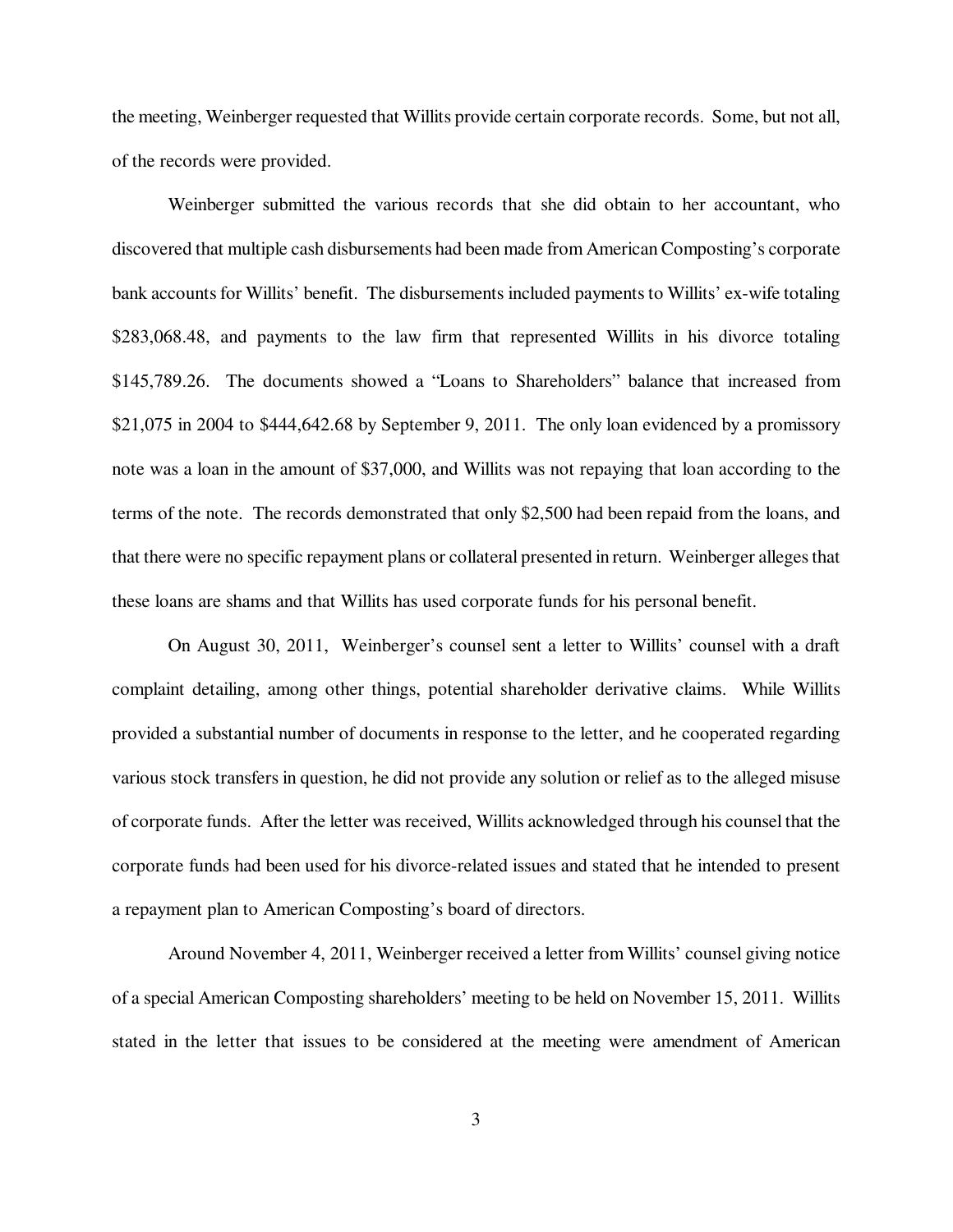Composting's articles and by-laws and election of directors. Specifically, the letter stated that Willits would nominate David Steinmetz and Mark Perry to "fill the two empty positions of director." Willits added that the "intent of the expansion of the board of directors is to elect independent members . . . who may immediately continue the investigation of allegations by a shareholder that the Corporation has claims against the current director, James R. Willits, and to direct the operations of the Corporation in the future." Neither Steinmetz nor Perry was employed by American Composting, although Weinberger believes that Perry has sold insurance products to American Composting. At the November 15 meeting, Willits voted all his shares in favor of the amendments and two new directors, guaranteeing their success, while Weinberger voted her shares against these actions. Perry and Steinmetz were elected, and the amendments passed. According to Weinberger, the amendments: (1) enabled the two new directors to be elected at a special meeting rather than an annual meeting; and (2) allowed the corporation to take action without a meeting at all, and without Weinberger's consent, as had previously been required.

Two weeks later, at the end of November, Weinberger filed her original complaint with this Court. In the complaint, Weinberger alleged that the actions taken at the November 15 meeting had no legitimate business purpose, were not taken in good faith, and were purely an attempt to avoid the lawsuit. Thus, she alleged, "since Willits is both the party accused of wrongdoing against the corporation as well as the individual who completely controls the corporation, the requirement of a pre-suit demand should be excused as futile . . . ."

On January 12, 2012, Weinberger filed her amended complaint in this action, alleging many of the same claims and facts as the first complaint. Weinberger states in her amended complaint that she "has made no demand on the board of directors of [American Composting] to pursue the claims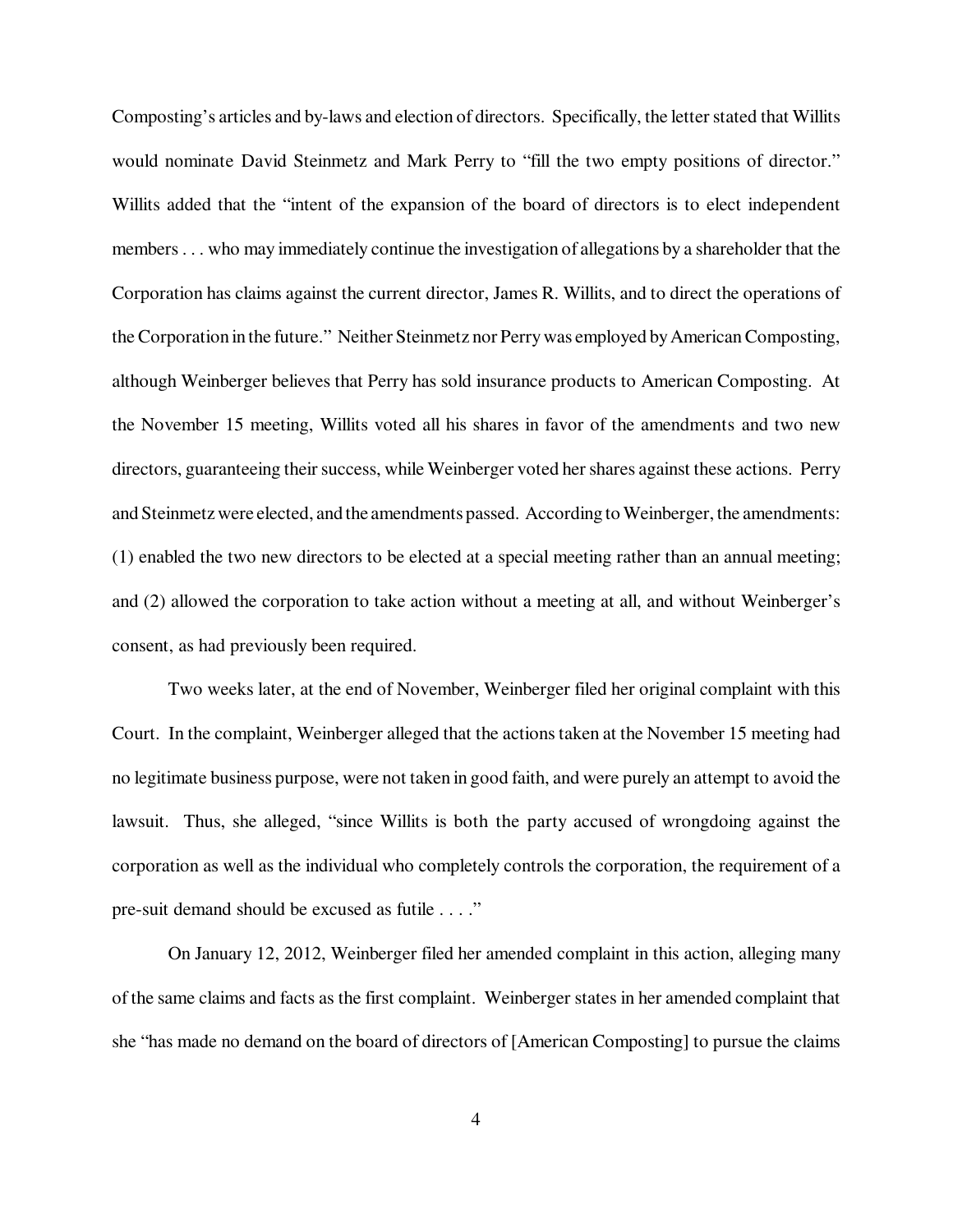asserted herein" because such a demand would be futile. To support her claim of demand futility,

Weinberger alleges as follows:

52. Given the timing of the noticed special meeting . . .Weinberger believes that the actions taken . . . have no legitimate business purpose, were not taken in good faith, and are instead measures taken by Willits to attempt to avoid this lawsuit and to avoid liability for misappropriating corporate funds for his personal use and benefit;

53. Specifically, Weinberger believes that Willits installed Perry and Steinmetz for the purpose of creating the facade of an "independent" board of directors in order to overcome the futility exception to the demand requirement for derivative litigation, as demand would clearly be excused as futile if there were no persons other than the wrongdoer Willits who had at least official legal authority over the affairs of the corporation;

54. Regardless, as majority shareholder Willits could at any time reverse any action taken by Perry and Steinmetz by removing them from office under Ark. Code Ann. § 4-27-808, so they do not insulate the corporation from Willits' complete control, or create any buffer between Willits and any decision of [American Composting] as to whether to pursue litigation against Willits;

55. Since Willits as controlling majority shareholder can ultimately dictate the course of [American Composting] as to all of its affairs, including any decision it would make as to Weinberger's claims, any decision by Perry and Steinmetz not to pursue the lawsuit would be tainted by the realities that they were unilaterally elected by the vote of Willits, and that Willits had the power to dictate that result by removing them from office and reversing their decision if they had decided otherwise;

56. Similarly, even if Perry and Steinmetz did vote to pursue Weinberger's claims, Willits could immediately remove them from office and reverse their decision;

57. In short, regardless of the appointment of Perry and Steinmetz or how "independent" they would otherwise be, the wrongdoer Willits unilaterally elected them to the board, and still ultimately has the unfettered ability to decide whether [American Composting] will pursue Weinberger's claims in litigation against himself;

Document #14, at 8-9.

It is over the legal sufficiency and particularity of this specific language, and Weinberger's allegations in general, that the present dispute lies. American Composting argues that Weinberger has failed to allege sufficiently that a pre-lawsuit demand upon American Composting to take legal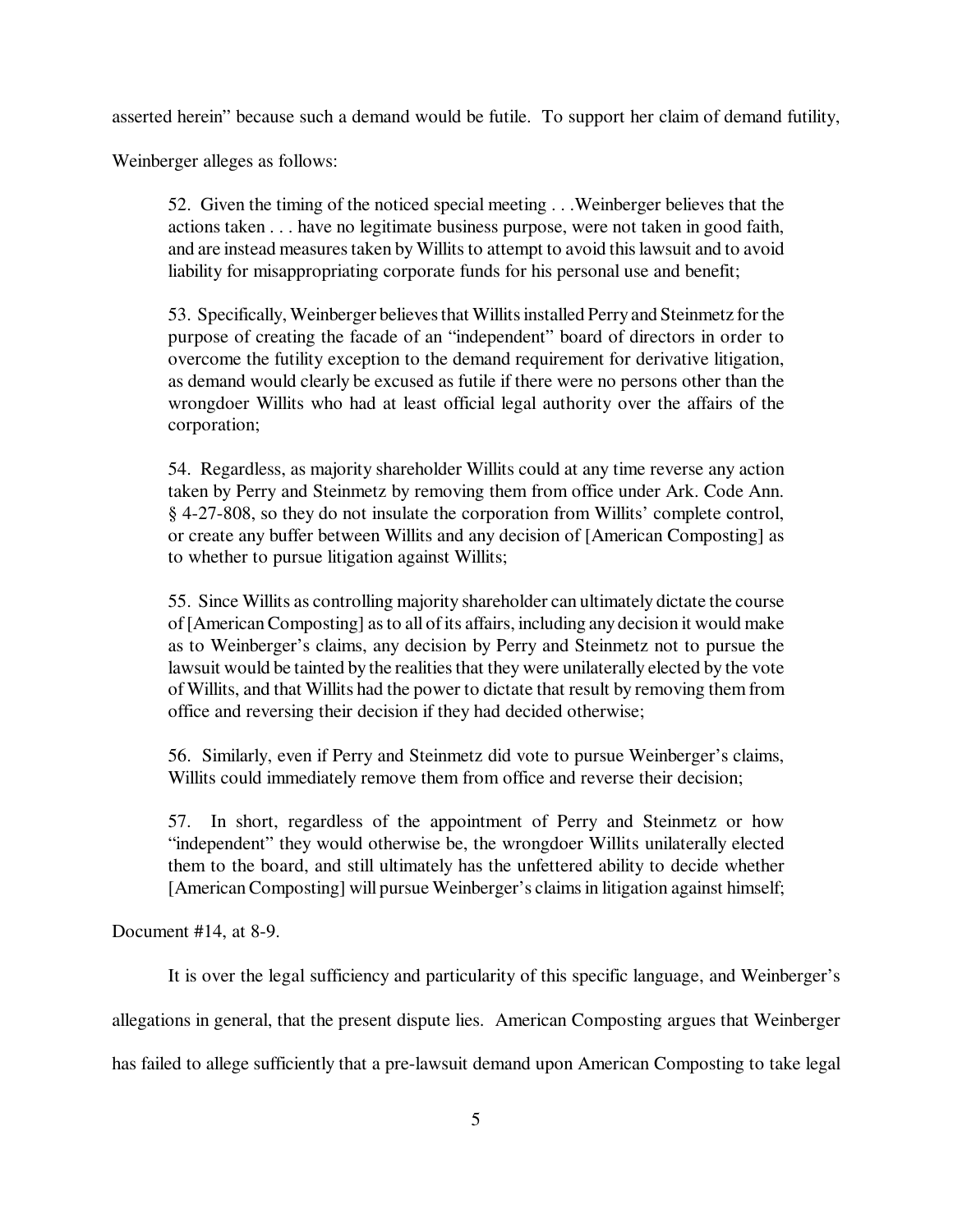action would have been futile, as is required by Ark. Code Ann. § 4-27-740 and Federal Rule 23.1. American Composting specifically contends that Weinberger does not allege with sufficient particularity or facts why the American Composting board of directors is not disinterested or independent. Weinberger argues the opposite: that her complaint sufficiently alleges her reasons for not making a demand.

### **III.**

The United States Supreme Court has held that questions concerning demand futility involve substantive law, and are therefore governed by the law of the state of incorporation of the company being sued. *See Kamen v. Kemper Fin. Servs., Inc.*, 500 U.S. 90, 108-09, 111 S. Ct. 1711, 1723, 114 L. Ed. 2d 152 (1991); *Berry ex rel. Dillard's, Inc.,* --- S.W.3d *— ,* 2011 Ark. App. 242, 2011 WL 1144697, \*5 (Ark. App. 2011) (citing *Kamen* and applying Delaware law to a shareholder derivative suit involving a Delaware corporation); *In re AFC Enters., Inc. Derivative Litig.,* 224 F.R.D. 515, 518 (N.D. Ga. 2004) ("Although the [Federal Rule 23.1] pleading requirement is a matter of federal procedure, whether demand on the corporation would have been futile is a matter of . . . state law."). It is undisputed that American Composting was incorporated in Arkansas, so the Court will apply Arkansas law, where possible.

The law encourages corporations to address problems internally. Thus, in general, a shareholder cannot bring an action in his own name to enforce a corporation's rights; rather, such an action must be authorized by the board of directors and brought by the corporation itself. *Red Bud Realty Co. v. South*, 153 Ark. 380, 241 S.W. 21, 27 (1922). If a shareholder makes a demand upon the board of directors to prosecute alleged wrongs, however, and the demand is refused or ignored, the shareholder may then bring a shareholder derivative suit to enforce the corporation's rights.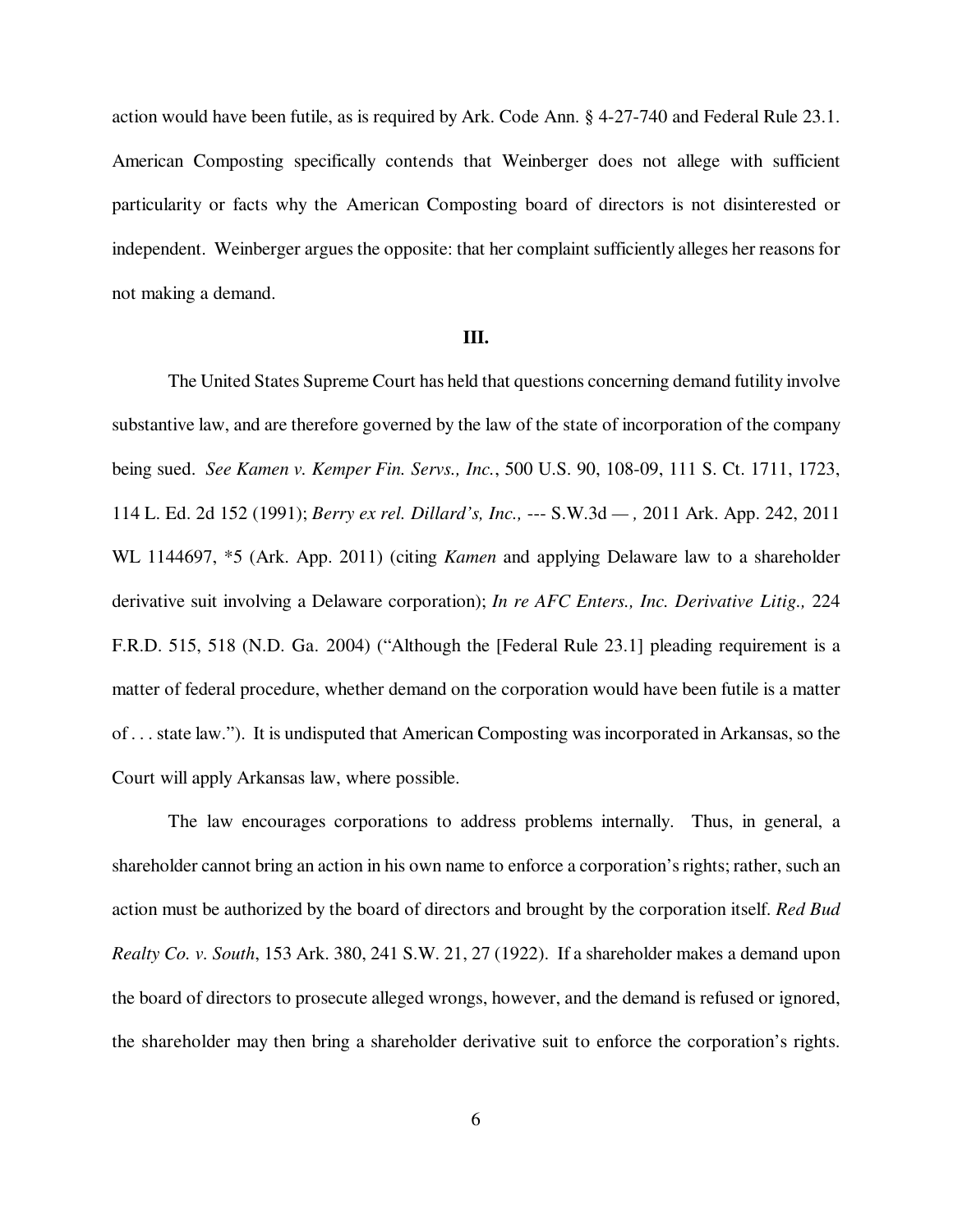*Berry*, 2011 WL 1144697 at \*6; *see also Ono v. Itoyama*, 884 F. Supp. 892, 899 (D.N.J. 1995). The shareholder may only bring such a suit without making a demand if the demand would be futile. *Ono*, 884 F. Supp. at 899; *see also Allright Mo., Inc. v. Billeter*, 829 F.2d 631, 639 (8th Cir. 1987).

One consequence of the law's encouragement of internal resolution of corporate problems is that the pleading requirements in a shareholder derivative suit are generally far more demanding than typical permissive notice pleading. *See Berry,* 2011 WL 1144697 at \*8; *McCall*, 239 F.3d at 815 (both citing *Brehm v. Eisner*, 746 A. 2d 244, 254 (Del. 2000)). Arkansas requires a shareholder derivative complaint to "allege with particularity the demand made, if any, to obtain action by the board of directors and either that the demand was refused or ignored or why he did not make the demand." Ark. Code Ann. § 4-27-740 $(b)$ .<sup>2</sup> The primary Arkansas case explaining demand futility pleading appears to be *Morgan v. Robertson*, a 1980 opinion from the Arkansas Court of Appeals, 271 Ark. 461, 609 S.W.2d 662 (Ark. App. 1980).<sup>3</sup> Morgan stated that "there is no absolutely certain test" for demand futility, as such questions are decided on a case-by-case basis and determined largely by the particular circumstances. 271 Ark. at 467, 609 S.W.2d at 665 (citation omitted); *see also Vernars v. Young*, 539 F.2d 966, 968 (3rd Cir. 1976) ("[T]he issue is an intensely factual one."). *Morgan* then quoted *Red Bud Realty*:

The law does not require a futile ceremony. Therefore, where a majority of the directors are under the control of a majority of the stockholders, and an action is

<sup>&</sup>lt;sup>2</sup>Section 4-27-740(b) generally tracks Federal Rule 23.1(b), which requires a plaintiff to "state" with particularity: (A) any effort by the plaintiff to obtain the desired action from the directors or comparable authority . . . and (B) the reasons for not obtaining the action or not making the effort." Notably, Arkansas Rule of Civil Procedure 23.1 is nearly identical to Federal Rule 23.1.

<sup>3</sup>*Morgan* was decided seven years before the enactment of Ark. Code Ann. § 4-27-740(b), so it obviously does not discuss the statute. As detailed in the previous footnote, however, § 4-27- 740(b) contains the same basic demand futility requirements as Arkansas Rule 23.1, which *Morgan* expressly covered. The Court sees no reason to ignore *Morgan*, which is still valid law.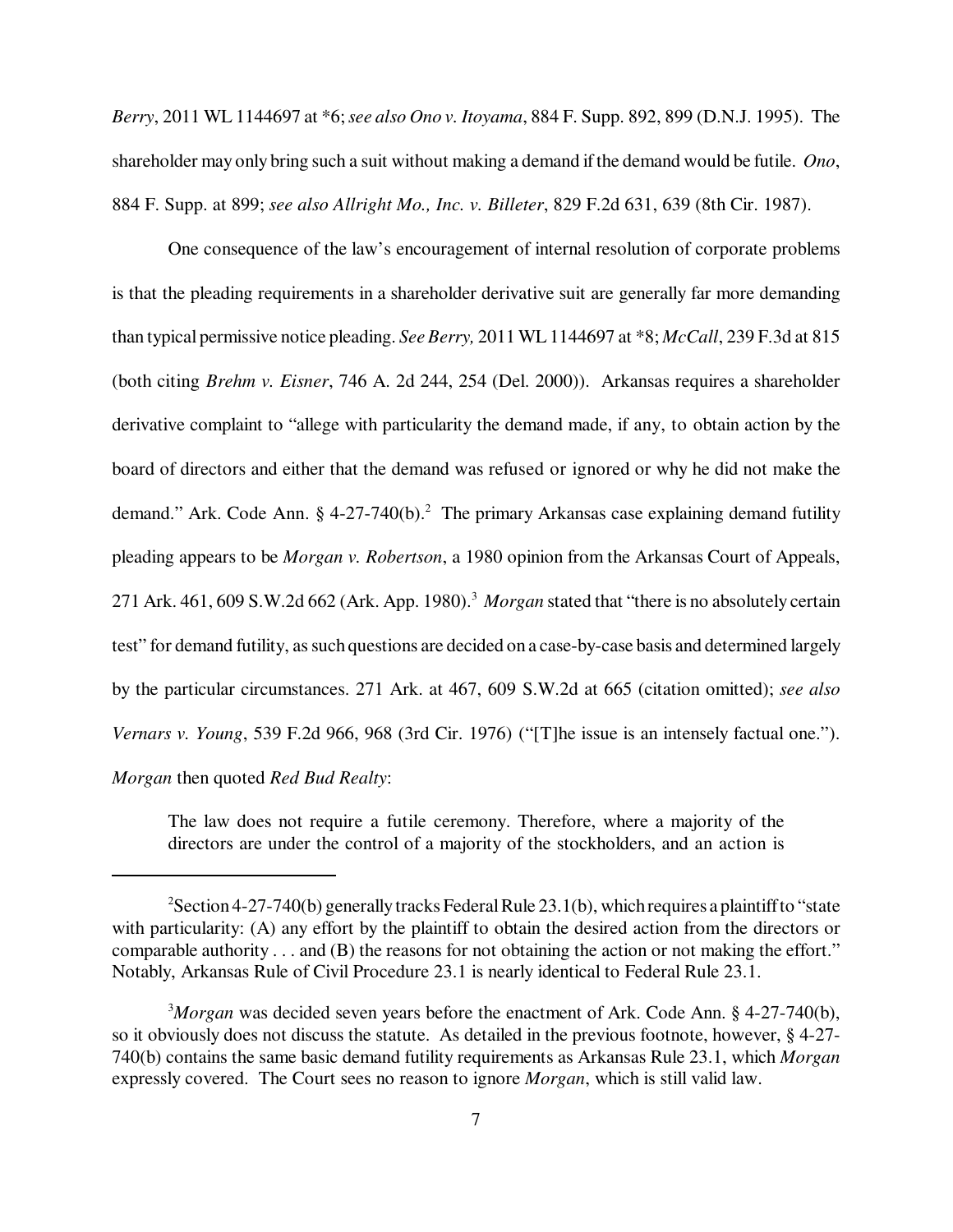brought against them by an innocent shareholder in his own name . . . it is not necessary for him to allege and prove, as a condition precedent to the maintenance of the action, that, before instituting the same, he protested to the board of directors against their own mismanagement and appealed to them for redress. Such protest would fall upon deaf ears, because a majority of the directors could not be expected to authorize, or to institute, an action against themselves charging themselves with fraud. If they should do such an anomalous thing, in the language of the Supreme Court of Missouri, "the bad faith of their action would be so apparent that no court would entertain the suit."

271 Ark. at 467, 609 S.W.2d at 665 (quoting *Red Bud Realty*, 241 S.W. at 27). *Morgan* states that demand should not be required where it is apparent that it would be useless because the directors participated in the alleged wrongdoing, the alleged wrongdoers dominated or controlled the directors, or the directors profited from the alleged wrongdoing. 271 Ark. at 467-68, 609 S.W.2d at 665 (citations omitted).

In the present case, Weinberger does not claim that Steinmetz and Perry participated in or profited from the alleged wrongdoing—she only accuses Willits of doing so. Rather, she contends that demand would be useless because Willits controls or dominates Steinmetz and Perry, who constitute a majority of the board of directors.

Arkansas case law does not provide a detailed explanation of what constitutes domination or control, so the Court will attempt to infer how Arkansas courts might view the issue. As American Composting has pointed out, it is likely that Arkansas courts would look to Delaware law for assistance.<sup>4</sup> Thus, this Court will primarily look to *Berry*, where the Arkansas Court of Appeals

<sup>4</sup>Several states have adopted statutory language nearly identical to Ark. Code Ann. § 4-27- 740(b). *See, e.g.*, Ky. Rev. Stat. § 271B.7-400(2) (Kentucky); Ind. Code § 23-1-32-2 (Indiana); Wash. Rev. Code 23B.07.400(2) (Washington). When interpreting these provisions, state courts often rely heavily upon Delaware law. *See Allied Ready Mix Co. ex rel. Mattingly v. Allen*, 994 S.W.2d 4, 8 (Ky. App. 1998) ("Delaware cases are the leading cases in this subject area and have been followed by other courts. This Court finds them persuasive in the case at bar."); *In re ITT Derivative Litig. v. ITT Corp.*, 932 N.E.2d 664, 668 (Ind. 2010) (Indiana Supreme Court looks to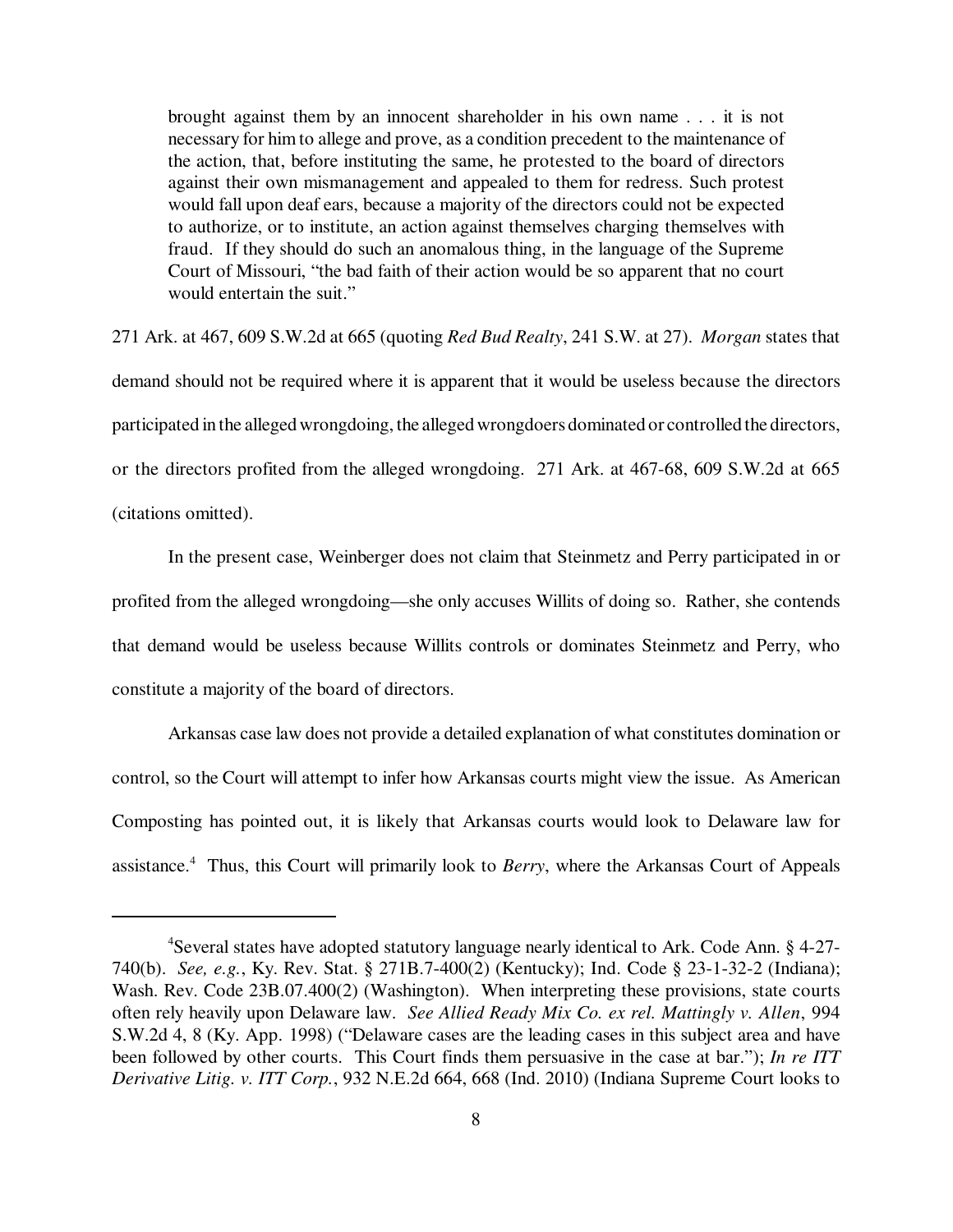discussed and applied Delaware shareholder derivative law to a Delaware corporation. *Berry,* 2011 WL 1144697. The Delaware Supreme Court has stated that the specific facts alleged must create a reasonable doubt that a majority of the directors are independent. *Berry*, 2011 WL 1144697 at \*7 (citing *Aronson v. Lewis*, 473 A.2d 805, 814 (Del. 1984), *overruled on other grounds by Brehm*, 746 A.2d at 253).<sup>5</sup> To demonstrate lack of independence, a plaintiff must allege, with particularity, factual allegations from which a court can infer that the board members in question "are acting at the direction of the allegedly dominating individual or entity." *Id.* at \*11 (quoting *Heineman v. Datapoint Corp.*, 611 A.2d 950, 955 (Del. 1992), *overruled on other grounds by Brehm*, 746 A.2d at 253). Merely alleging "that directors are dominated and controlled does not raise, per se, a reasonable doubt as to the board's independence and thus will not suffice to meet the demand-futility standard." *Id.* at \*10. A director is independent if he will act "based on the corporate merits of the subject before the board rather than extraneous considerations or influences," but he is not independent if he

Delaware law in derivative cases because Ind. Code § 23-1-32-2 and its official comments provide only a "modest explanation"); *In re F5 Networks, Inc.,* 207 P.3d 433, 434 (Wash. 2009) ("Washington follows the Delaware demand futility standard . . . ."); *see also Kamen v. Kemper Fin. Servs., Inc.,* 939 F.2d 458, 461 (7th Cir. 1991) ("Delaware [is] today's dominant corporate jurisdiction . . . .").

<sup>&</sup>lt;sup>5</sup>In addition to independence, Delaware courts also require a plaintiff to plead specific facts that would create a reasonable doubt that a majority of the directors are disinterested. *Id.* The further explication of "disinterested" by the Delaware Supreme Court indicates that this analysis is similar to *Morgan*'s first and third demand futility possibilities listed above (i.e. it has to do with director participation, profit, and wrongdoing). *See id.* at \*10. Thus, it would appear that Delaware takes a stricter approach to demand futility than Arkansas: whereas Arkansas seemingly only requires a lack of independence *or* interest to excuse demand, Delaware requires both. This is not unusual, as a fellow district court once noted that "the decisions of various courts [on demand questions] fall across a wide spectrum ranging from a 'hard-boiled' approach requiring strict proof of futility . . . to a more lenient standard . . . ." *Jordon v. Bowman Apple Prods. Co.*, 728 F. Supp. 409, 413 (W.D. Va. 1990). Also, notably, American Composting agrees with this Court's interpretation that Arkansas law only requires a plaintiff to "create a reasonable doubt that Perry and Steinmetz are not disinterested or independent." Document #17, at 7.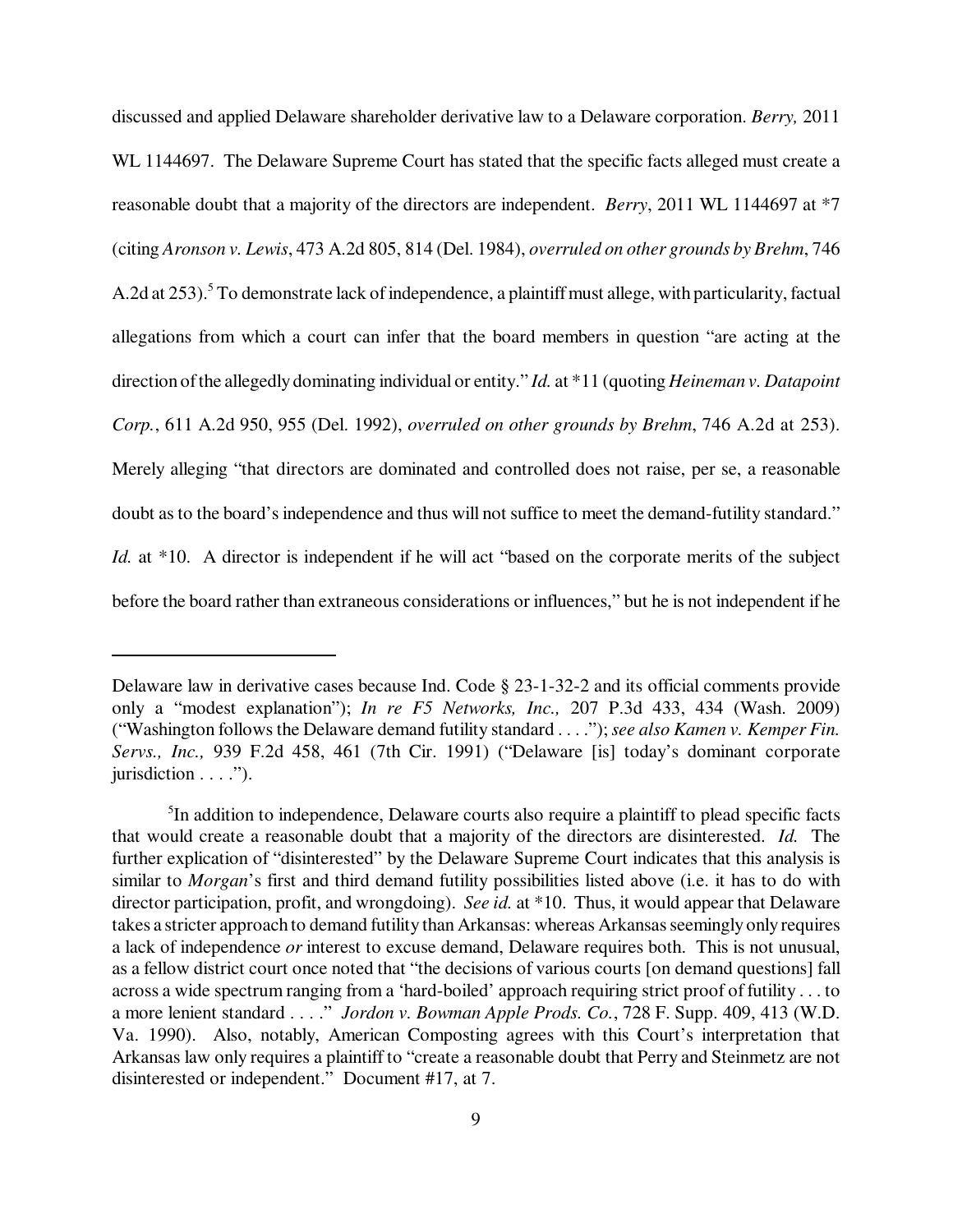is "beholden" to an interested director or so under the interested director's influence that his discretion is sterilized. *Rales v. Blasband*, 634 A.2d 927, 936-37 (Del. 1993) (citations omitted).

Weinberger first alleges that Steinmetz and Perry are not independent because Willits, as the controlling majority shareholder, elected them to office and can reverse any decision they make or remove them from office at will. Certainly, as American Composting points out, this position of power by itself is probably not enough to demonstrate a lack of independence on the part of other directors. *See Kaster v Modification Sys., Inc.,* 731 F.2d 1014, 1019-20 (2nd Cir. 1984) ("We are thus unwilling to say that ownership of a majority of shares by the alleged wrongdoer automatically makes a demand on the directors futile."); *Kaufman v. Belmont*, 479 A.2d 282, 287 (Del. Ch. 1984) (similar); *Heineman*, 611 A.2d at 955 (similar); *Aronson*, 473 A.2d at 816 ("[I]t is not enough to charge that a director was nominated by or elected at the behest of those controlling the outcome of a corporate election. That is the usual way a person becomes a corporate director. It is the care, attention and sense of individual responsibility to the performance of one's duties, not the method of election, that generally touches on independence.").

Nevertheless, Weinberger has also provided detailed factual allegations concerning the surrounding circumstances of this case, allegations that create a reasonable doubt as to the independence of Steinmetz and Perry. Accepting Weinberger's allegations as true, not long after Weinberger first notified Willits of her intent to file a shareholder derivative suit, Willits called a special shareholder meeting with the stated purpose of expanding the board of directors—apparently for the first time ever. At that same meeting, Willits would amend American Composting's articles and by-laws to allow such an expansion, while at the same time removing the requirement in the bylaws that action be taken only at a meeting unless Weinberger's consent was obtained. Had Willits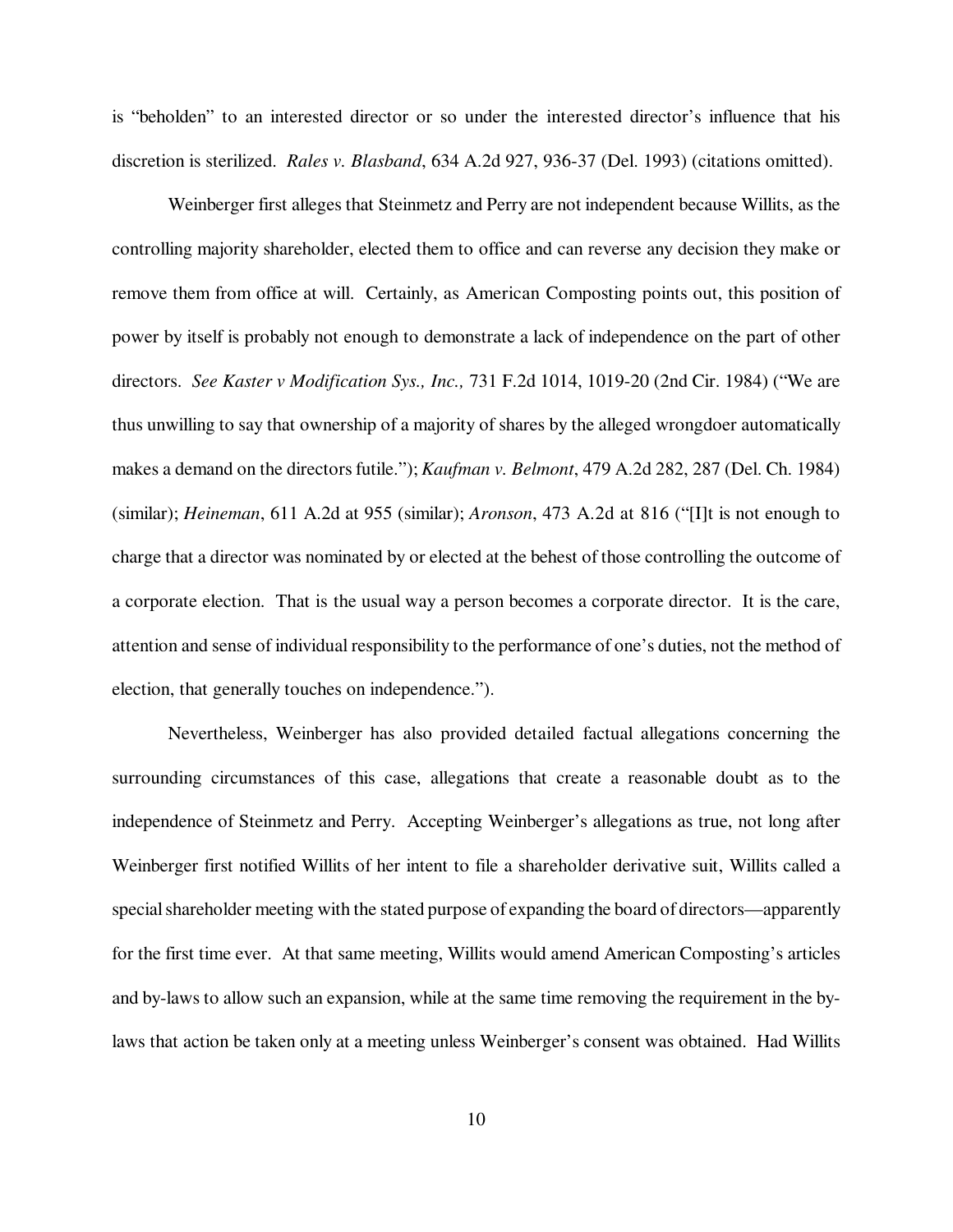remained the only director, a demand would almost certainly have been futile on Weinberger's part because she would have needed to demand that the alleged wrongdoer prosecute the action against himself. *See Magale v. Fomby*, 132 Ark. 289, 201 S.W. 278, 281 (1918) ("[If] the corporation is under the control of the guilty parties . . . then the stockholder himself may bring suit in equity in his own behalf . . . ."); *Ono*, 884 F. Supp. at 899 (demand unnecessary where alleged wrongdoer controlled 50 percent of the board). Thus, adding two directors provided Willits with a colorable possibility of avoiding a shareholder derivative suit—a possibility that did not previously exist. These specific circumstances and the fact that Willits maintains the ultimate power over the board of directors create a reasonable doubt as to whether Perry and Steinmetz are truly independent, or whether they were selected as a subterfuge to avoid a shareholder derivative suit. *See Jordon*, 728 F. Supp. at 414 (demand futile where shareholder controlled 75 percent of company and other factors existed, such as evidence that majority shareholder was "vehemently opposed to the plaintiff's position"). These additional factual pleadings distinguish the present situation from cases such as *Kaster*, *Kaufman*, *Heineman*, and *Aronson*, where there were no allegations that the board members—and, indeed, the board positions—in question were added by the majority shareholder in response to the threat of a shareholder derivative suit. On the contrary, the Second Circuit in *Kaster* stated that "the reaction of the majority shareholder to those who oppose him" is a factor to be considered in analyzing control and demand futility. 731 F.2d at 1020. In *Aronson*, the court stated that the method of election does not generally touch on independence, but the court there was referring to the general, everyday-course-of-business selection of a director by a majority shareholder, which is the "usual way a person becomes a corporate director." 473 A.2d at 816. Here, the first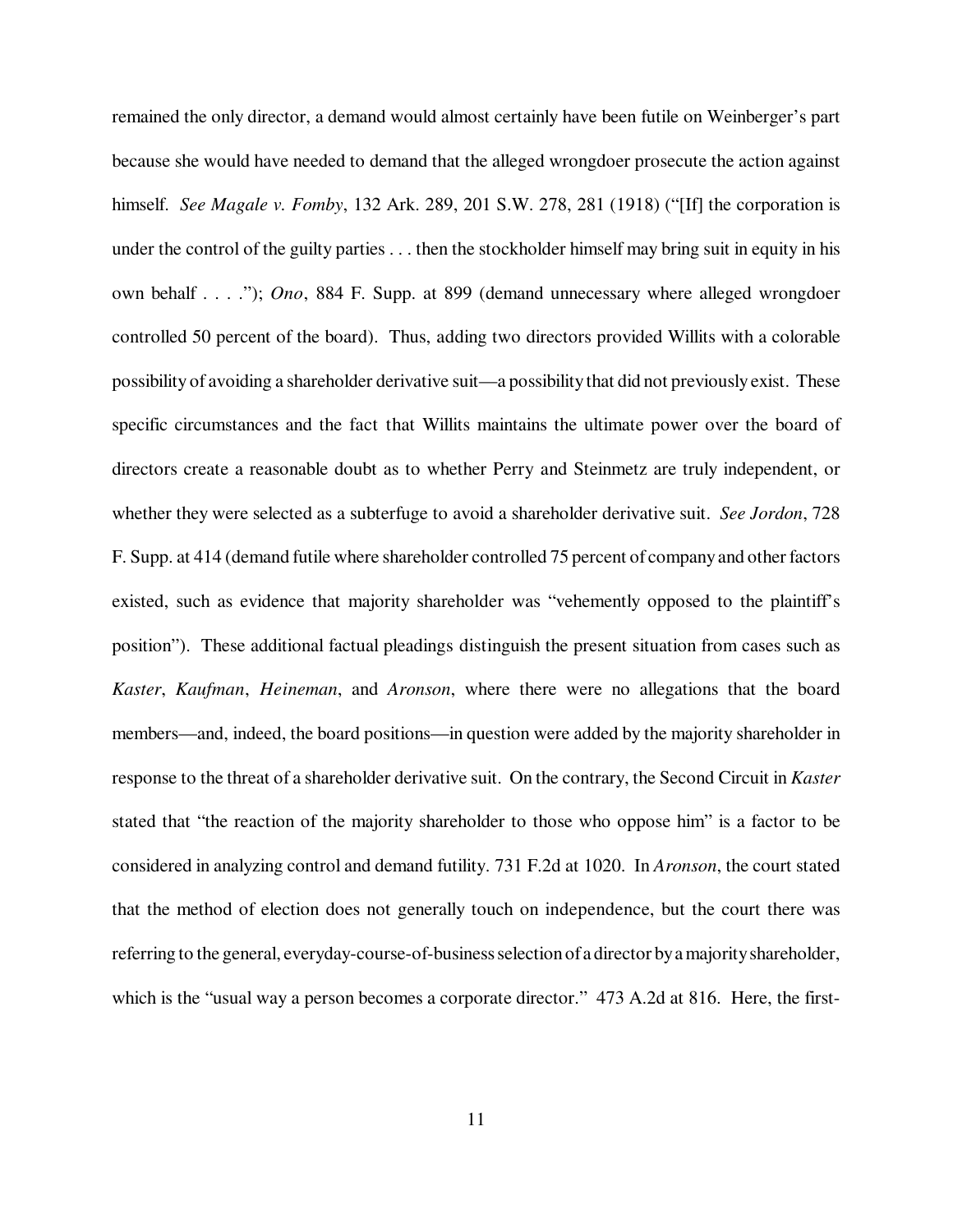time-ever expansion of the board and selection of two directors was in response to the pressing possibility of a shareholder derivative suit. As a fellow district court once noted:

[T]he court should not cajole itself into believing that the members of a Board of Directors elected by the dominant and accused majority Stockholder, *after accusations of wrongdoing have been made*, were selected for membership on the Board to protect the interests of the minority stockholders and to assure a vigorous prosecution of effective litigation against the offending majority.

*deHaas v. Empire Petroleum Co.*, 286 F. Supp. 809, 814 (D. Colo. 1968) (quotation omitted) (emphasis added)).

While Willits stated, in proposing the addition of Perry and Steinmetz, that his intent was to bring in independent board members to continue the investigation into the allegations that the corporation had claims against him, the Court need not credit that statement of intent in ruling on the present motion. As noted above, the Court must draw all reasonable inferences from facts alleged in the complaint in favor of Weinberger. A reasonable person easily could disbelieve Willits' claim that, when confronted with an allegation that he used corporate funds for personal expenses, he decided to select two impartial, independent persons to serve on the board and make an independent decision as to whether the allegations were true. Nowhere in American law is the accused, after being accused, allowed to select the person who will decide whether he is guilty or whether to prosecute the claim.<sup>6</sup> Moreover, the argument does not explain why it was also necessary for Willits to alter the by-laws to elect these directors at a special meeting and essentially to remove Weinberger

<sup>6</sup>The nearest case is arbitration, in which both sides jointly select a neutral arbitrator or, if a panel of three will be convened, both sides select one arbitrator and those two then select the third. Here, one side of the intra corporate dispute was completely excluded from the process of selecting the two new "independent members . . . who may immediately continue the investigation of . . . Willits[.]"